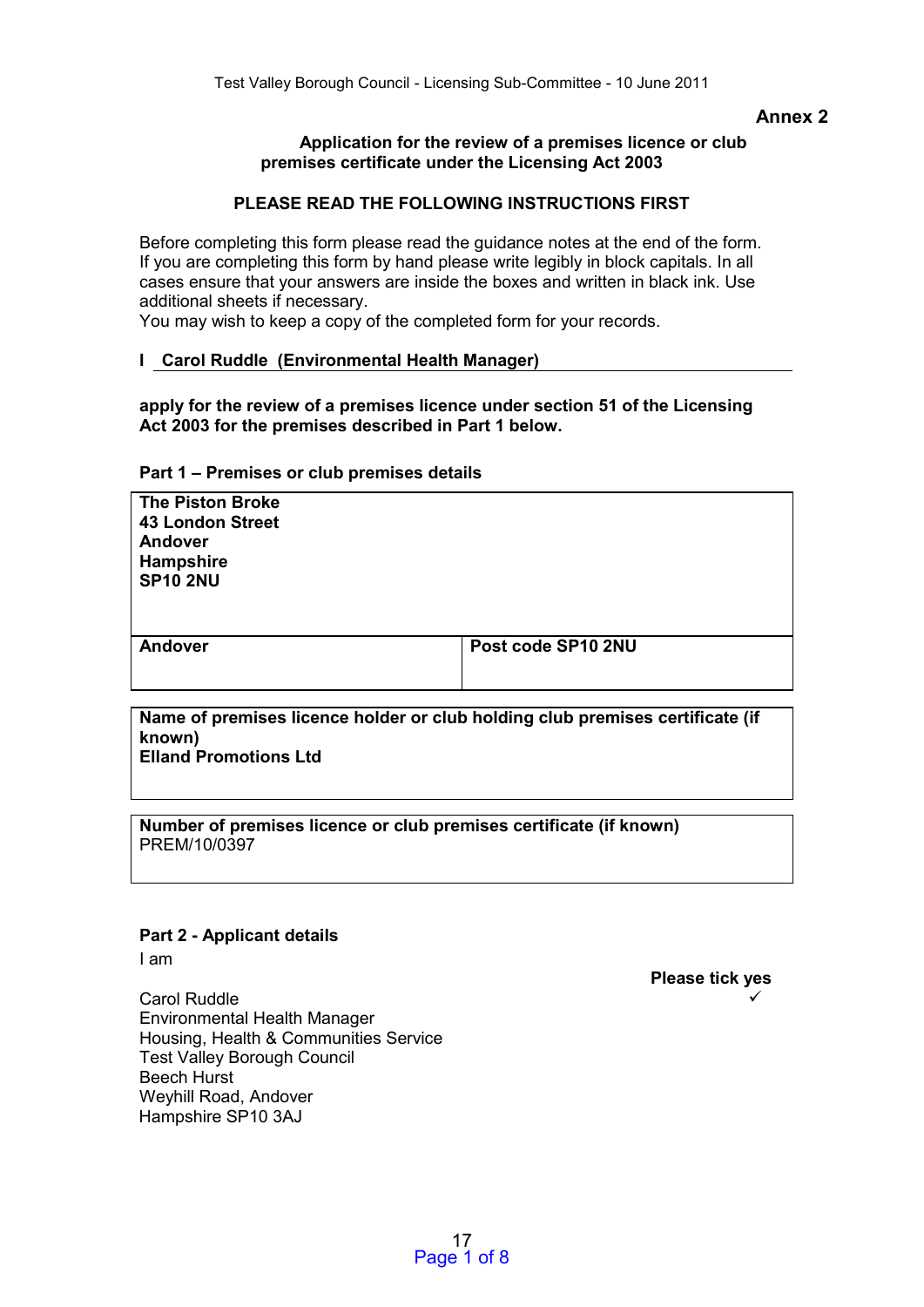- 6) a responsible authority (please complete  $(C)$  below)
- 7) a member of the club to which this application relates (please complete (A) below)

## **(A) DETAILS OF INDIVIDUAL APPLICANT** (fill in as applicable)

| <b>Please tick</b>                                                           |                           |                                  |                    |                                   |                        |
|------------------------------------------------------------------------------|---------------------------|----------------------------------|--------------------|-----------------------------------|------------------------|
| Mr                                                                           | Mrs                       | <b>Miss</b>                      | Ms                 | Other title<br>(for example, Rev) |                        |
| <b>Surname</b>                                                               |                           |                                  | <b>First names</b> |                                   |                        |
|                                                                              |                           |                                  |                    |                                   |                        |
|                                                                              |                           |                                  |                    |                                   | <b>Please tick yes</b> |
|                                                                              | I am 18 years old or over |                                  |                    |                                   |                        |
| <b>Current postal</b><br>address if<br>different from<br>premises<br>address |                           |                                  |                    |                                   |                        |
| Post town                                                                    |                           |                                  |                    | <b>Post Code</b>                  |                        |
|                                                                              |                           |                                  |                    |                                   |                        |
|                                                                              |                           | Daytime contact telephone number |                    |                                   |                        |
| <b>F-mail address</b>                                                        |                           |                                  |                    |                                   |                        |

**E-mail address (optional)**

## **(B) DETAILS OF OTHER APPLICANT**

| Name and address          |
|---------------------------|
|                           |
|                           |
|                           |
|                           |
|                           |
| Telephone number (if any) |
| E-mail address (optional) |
|                           |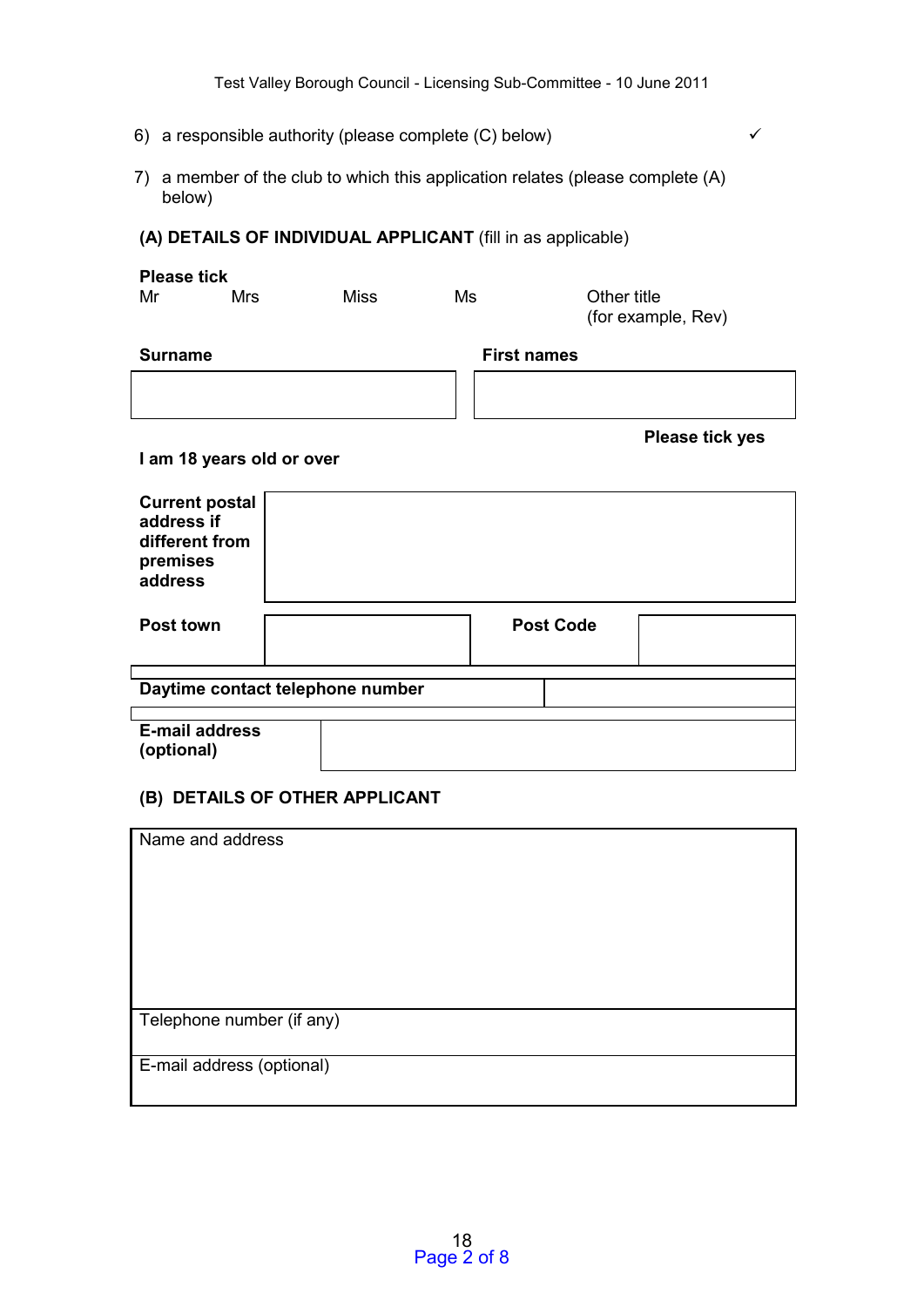## **(C) DETAILS OF RESPONSIBLE AUTHORITY APPLICANT**

#### Name and address

Carol Ruddle Environmental Health Manager Housing, Health & Communities Service Test Valley Borough Council Beech Hurst Weyhill Road, Andover Hampshire SP10 3AJ

Telephone number (if any)

E-mail address (optional) @testvalley.gov.uk

## **This application to review relates to the following licensing objective(s)**

Please tick one or more boxes

- 1) the prevention of crime and disorder
- 2) public safety

- 3) **the prevention of public nuisance**
- 4) the protection of children from harm

## **Please state the ground(s) for review** (please read quidance note 1)

The Piston Broke is located at 43 London Street which is in Andover town centre (see Appendix for a location plan). It was established in 2010 and took on the premises licence which had originally been granted to Bar Twenty Five at the same address. The Piston Broke is a late opening bar / club that sells alcohol and provides music entertainment up to 01.30 hours, typically three or four nights per week. Three residential flats are located above it. Attached to the licence is a condition (Condition 17) requiring music noise to be controlled so as not to be audible in nearby residential premises after 23.00 hours. I am satisfied that this condition has been breached on several occasions.

The first noise complaint relating to loud music from The Piston Broke was received on Friday  $14<sup>th</sup>$  May 2010, which was only a short time after the premises opened. Justified complaints have been ongoing since this time, despite efforts to work with the bar management.

In the interests of preventing public nuisance I believe that the current level of regulated entertainment at the premises cannot continue without change to protect the nearby residents. Therefore, I am seeking the attachment of one or more conditions to achieve effective inaudibility in the residential premises between 23.00 hours and 09.00 hours and acceptable non-intrusive noise levels at all other times.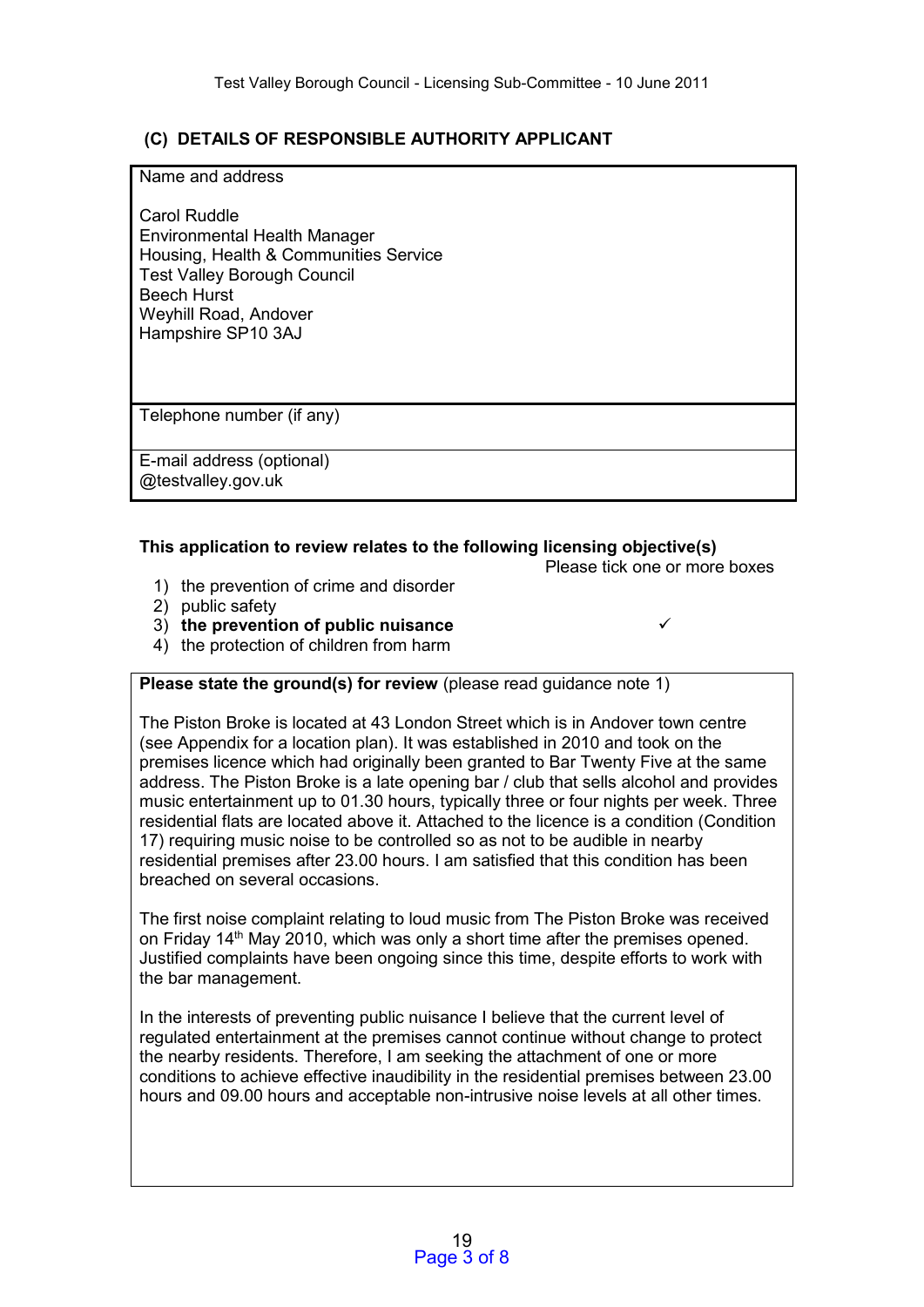## **Please provide as much information as possible to support the application**  (please read guidance note 2)

Following the initial complaint in May 2010 Lorna Taylor (Senior Environmental Protection Officer) entered into various communications with Mr Cooper and Mr Lavery of Elland Promotions Ltd, who appear to manage the premises on a day to day basis. Lorna Taylor advised them of the complaint and highlighted condition 17 of the premises licence. After further complaints about music noise from The Piston Broke a meeting took place at the premises on Friday 11<sup>th</sup> June 2010 between Lorna Taylor, Miss Fice (Hampshire Constabulary Licensing Team), Mr Michael White (Test Valley Borough Council's Licensing Manager) and Mr Cooper and Mr Lavery. At this meeting the conditions on the premises licence were discussed and explained, as was the role of the Environmental Protection Team in investigating Statutory Noise Nuisances under the Environmental Protection Act 1990.

As a result of noise monitoring and further complaints, noise abatement notices under the Environmental Protection Act 1990 were served on Mr Cooper, Mr Lavery and Elland Promotions Ltd on 23<sup>rd</sup> July 2010, relating to the playing of loud music. These were accompanied by an explanatory letter detailing our separate concerns under the Licensing Act 2003, and actions that they might take to avoid causing a problem to their neighbours (see Appendix).

On Tuesday 10<sup>th</sup> August Sonya Enright (Environmental Health Officer) and Lorna Taylor attended The Piston Broke and two of the flats above the premises to undertake sound testing to clarify the situation for Mr Cooper and Mr Lavery and help them to avoid causing further disturbance. It is notable that the sound equipment was set up in the rear of the basement for such tests, rather than the ground floor, following an agreed move from the ground floor to the basement for reasons of noise control. The volume of music was set at a level which was checked to ensure virtual inaudibility in the neighbours' flats. The findings from this meeting were summarised in Lorna Taylors letter to them of  $11<sup>th</sup>$  August 2010 (see Appendix).

On the following Saturday, 14<sup>th</sup> August 2010, Rhian Jenkins (Environmental Health Officer) witnessed the playing of continued loud music from the Piston Broke in one of the flats above the licensed premises between her arrival at 00.18 hours and 01.17 hours when she left the area. Rhian Jenkins noted that noise from people shouting within the premises was also a significant disturbance to the residents. Rhian Jenkins was satisfied that condition 17 had been contravened due to the music noise being clearly audible after 23.00 hours. The evidence from Rhian Jenkins shows that the agreed level of music set during the sound tests on 10<sup>th</sup> August 2010 had been exceeded by a very substantial margin. As a result, a warning letter was sent to Mr Lavery, Mr Cooper and Elland Promotions Ltd on 20<sup>th</sup> August 2010 (see Appendix). In this letter Lorna Taylor advised that she believed that condition 17 of their premises licence had been contravened, and requested their proposals for future noise control. This resulted in an e-mail from Mr Lavery on 23<sup>rd</sup> August 2010 advising that they intended to suspend musical entertainment and engage an acoustic consultant. To my knowledge, no insulation works or other significant management control changes have been implemented.

Further complaints were received, in early September 2010 and again in early January 2011, but these incidents were not witnessed by an officer from the Environmental Health Unit.

In the early hours of Saturday  $12<sup>th</sup>$  February 2011, Rhian Jenkins again witnessed loud music noise emanating from The Piston Broke, as monitored from inside one of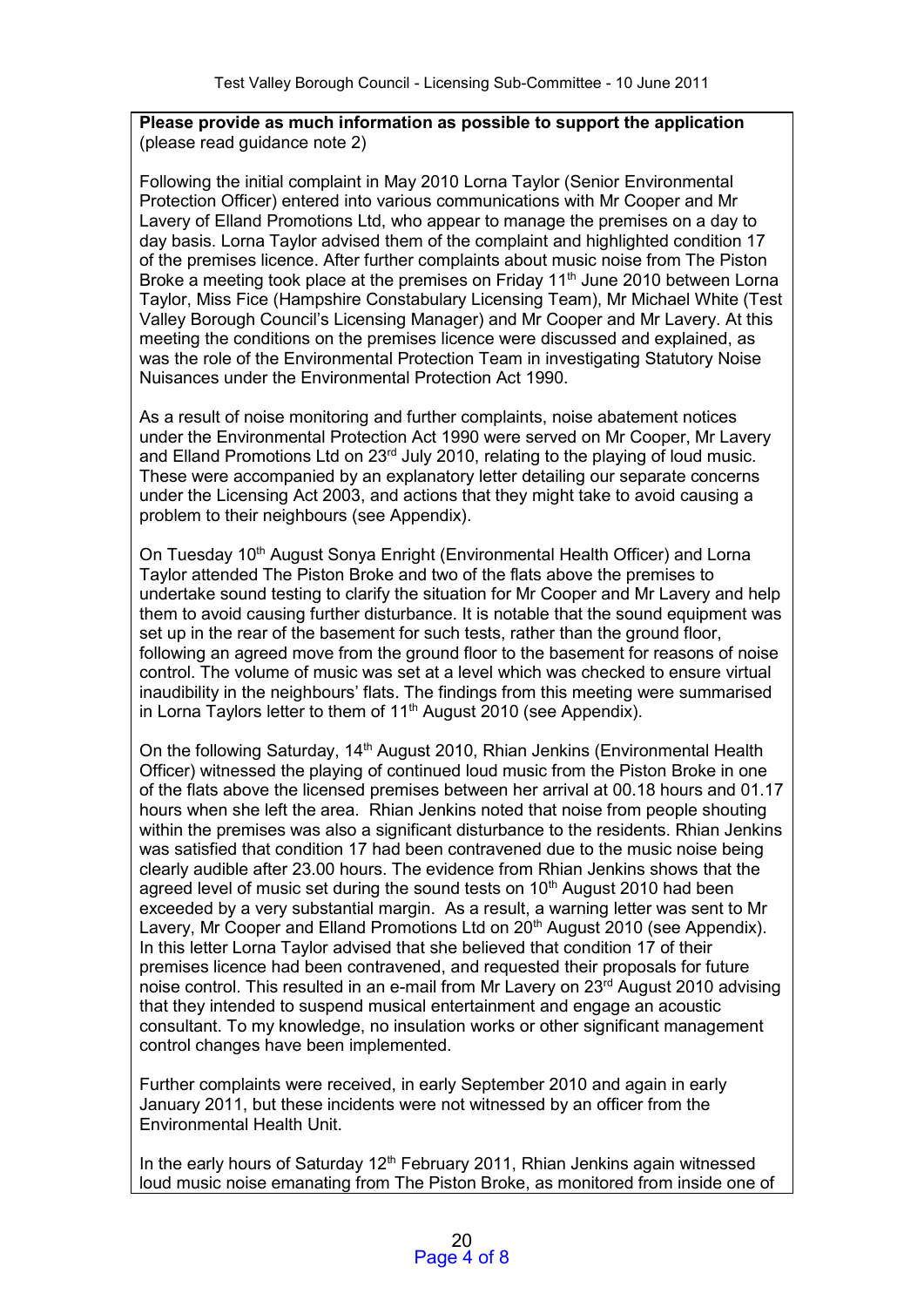the flats above the licensed premises. Rhian Jenkins considered the noise to be excessive and in contravention of condition 17 of the premises licence. On this occasion, noise was monitored between 00.10 hours and 01.48 hours and comprised both music noise and shouting. Because noise from shouting, as well as music, was notable I conclude that rather than this being purely a problem of excessive volume, the fabric of the building itself is not sufficiently soundproofed to contain noise. Further complaints were received on Saturday 19<sup>th</sup> and Sunday 20<sup>th</sup> February, but these incidents were not witnessed by an officer from the Environmental Health Unit.

On Friday 18<sup>th</sup> March 2011 loud music noise emanating from The Piston Broke was witnessed by Dean Bennett (Environmental Protection Officer) from two of the flats above the licensed premises. Dean Bennett considered that the level of noise he heard between 22.00 hours and 23.00 hours amounted to extreme disturbance to the occupants of at least two of the flats above The Piston Broke. This music was believed to be associated with a live band. Dean Bennett also witnessed recorded music from 23.00 hours until 23.30 hours, which he considered to be not only a breach of Condition 17 of the licence but also an unreasonable level of disturbance.

On Friday 8th April 2011 loud amplified music noise emanating from The Piston Broke was witnessed by Rhian Jenkins (Environmental Health Officer) from one of the flats above the licensed premises. Rhian Jenkins considered that the level of noise she heard between 23:45 and 01:20 hours amounted to an unreasonable disturbance to the occupants of at least one of the flats above The Piston Broke, and noted that music remained audible until 01.42. This was both a breach of Condition 17 of the licence and beyond the hours detailed in the licence for regulated entertainment.

# **Conclusions:**

- 1. The bar management have been given ample opportunity to co-operate by reducing the volume of music and / or restricting times of operation and / or upgrading the soundproofing of the building, but have declined to do so.
- 2. Condition 17 of the licence, which requires music noise to be played at a level so as to be inaudible in the nearest residential premises, has by our own evidence been breached on the following dates: 14<sup>th</sup> August 2010, 12<sup>th</sup> February 2011 and 18<sup>th</sup> March 2011. Reports from residents suggest that this happens quite often and that private gatherings often take place after the premises has closed at 01.30 hours, and disturbance from these has continued on some occasions until 05.00 hours.
- 3. The premises are inadequately soundproofed for the level of music entertainment being played, and volume reduction alone would not be sufficient to prevent unreasonable disturbance to the occupants of the flats above (due to the breakout noise from raised voices).
- 4. Based on the accounts of the complainants and the statements of Rhian Jenkins and Dean Bennett, I am satisfied that unreasonable disturbance is being caused by The Piston Broke on a regular basis to their residential neighbours. Therefore, this review is called in the interests of the prevention of public nuisance.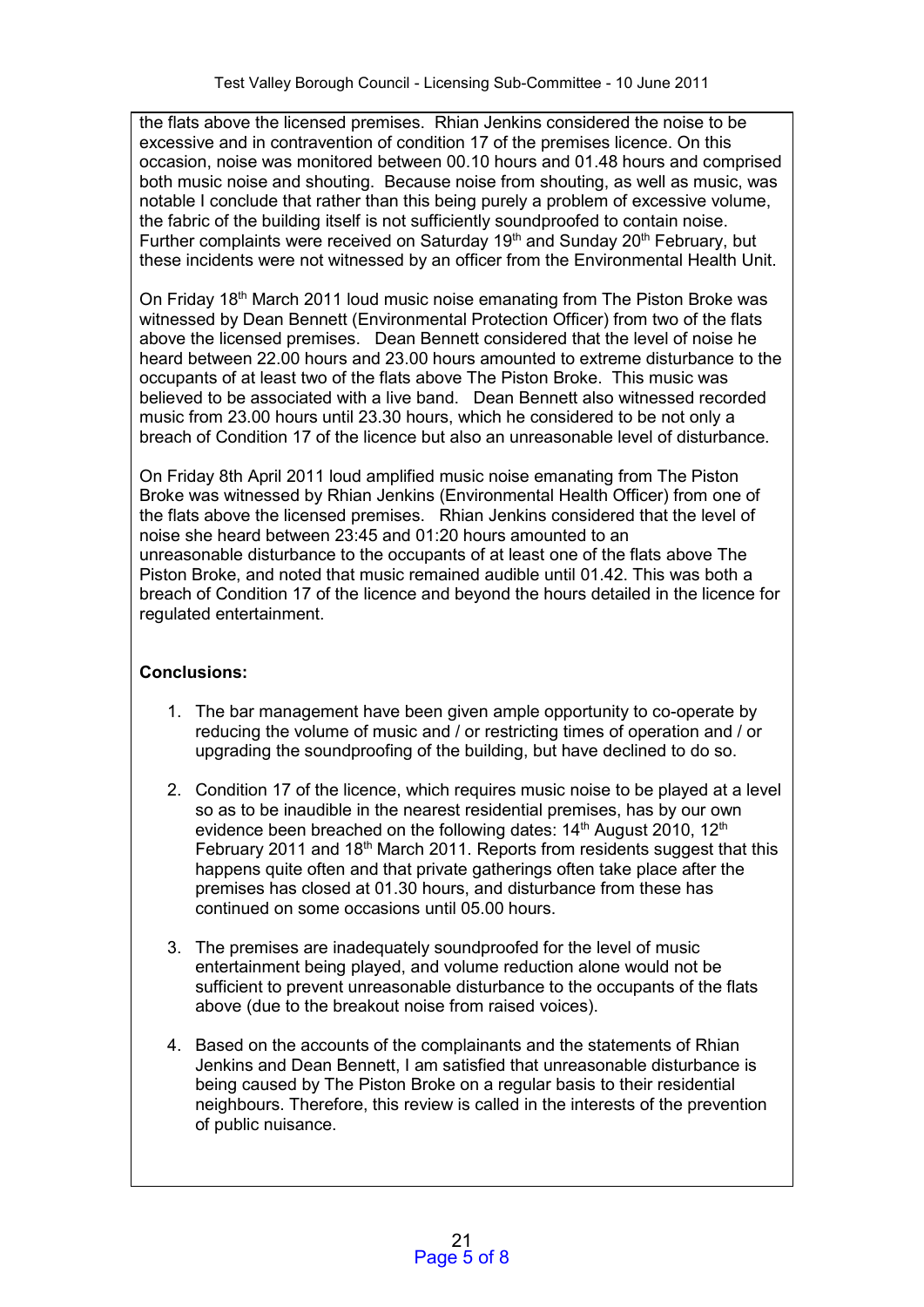## **Please tick yes**

Have you made an application for review relating to this premises before No

If yes please state the date of that application  $Day$ 

Month Year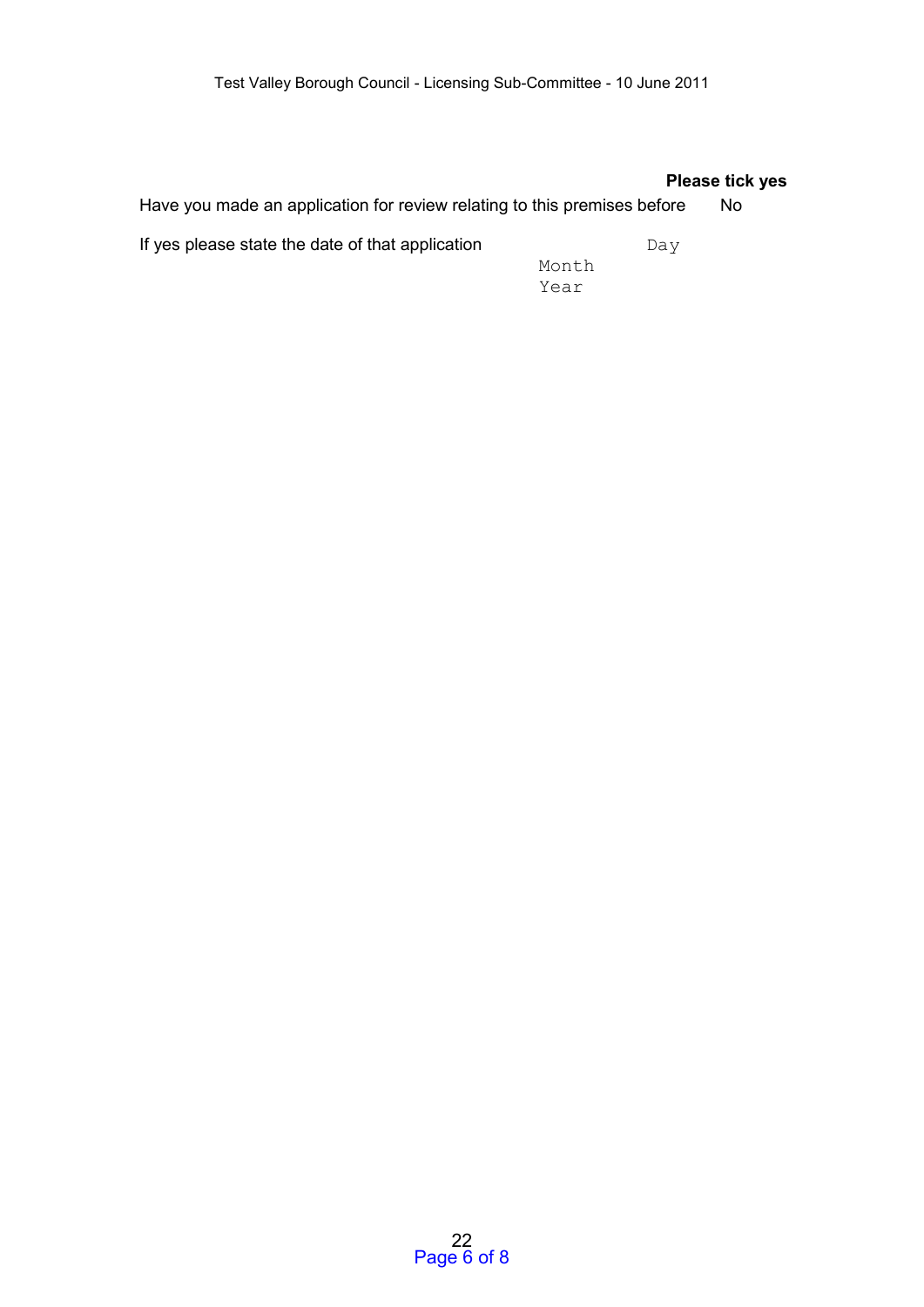## **If you have made representations before relating to this premises please state what they were and when you made them**

N/A